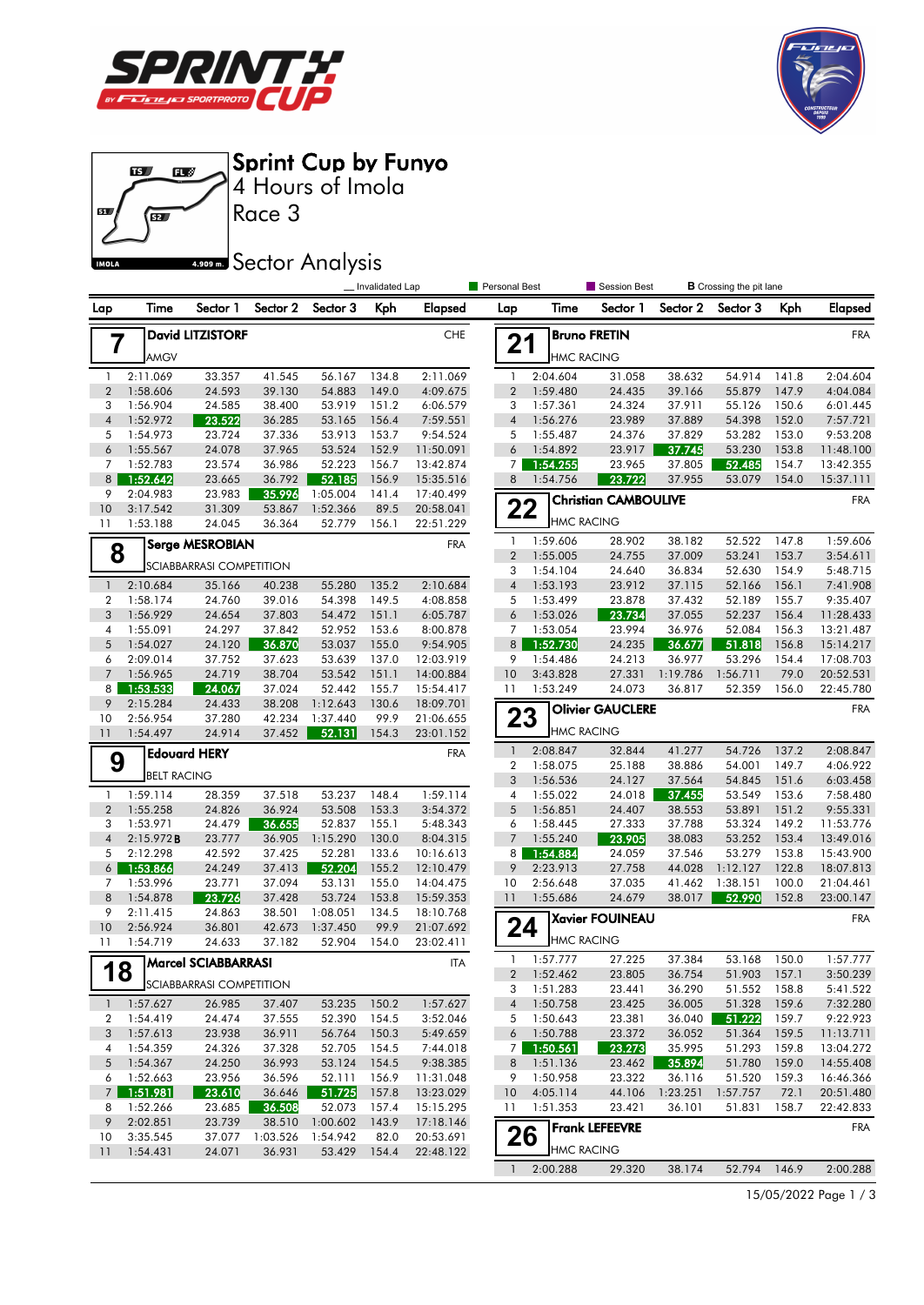





## **4.909mm** Sector Analysis

|                     |                      |                       |                  |                  | Invalidated Lap |                        | <b>Personal Best</b> |                      | Session Best              |                  | <b>B</b> Crossing the pit lane |                |                        |
|---------------------|----------------------|-----------------------|------------------|------------------|-----------------|------------------------|----------------------|----------------------|---------------------------|------------------|--------------------------------|----------------|------------------------|
| Lap                 | <b>Time</b>          | Sector 1              | Sector 2         | Sector 3         | Kph             | Elapsed                | Lap                  | Time                 | Sector 1                  | Sector 2         | Sector 3                       | Kph            | <b>Elapsed</b>         |
| $\overline{2}$      | 1:55.445             | 24.407                | 37.269           | 53.769           | 153.1           | 3:55.733               | 3                    | 2:17.724             | 24.499                    | 36.799           | 1:16.426                       | 128.3          | 6:13.007               |
| 3                   | 1:56.172             | 24.590                | 37.570           | 54.012           | 152.1           | 5:51.905               |                      | <b>Naar DEKEL</b>    |                           |                  |                                |                | <b>ISR</b>             |
| 4                   | 1:53.826             | 23.947                | 36.968           | 52.911           | 155.3           | 7:45.731               | 49                   |                      |                           |                  |                                |                |                        |
| 5                   | 1:53.762             | 23.748                | 37.482           | 52.532           | 155.3           | 9:39.493               |                      | <b>BELT RACING</b>   |                           |                  |                                |                |                        |
| 6<br>$\overline{7}$ | 1:53.870             | 23.941                | 36.841           | 53.088           | 155.2<br>155.1  | 11:33.363              | $\mathbf{1}$         | 2:01.641             | 30.358                    | 38.514           | 52.769                         | 145.3          | 2:01.641               |
| 8                   | 1:53.964<br>1:53.541 | 23.879<br>23.884      | 36.743<br>36.972 | 53.342<br>52.685 | 155.6           | 13:27.327<br>15:20.868 | $\overline{2}$       | 1:54.225             | 23.877                    | 37.387           | 52.961                         | 154.7          | 3:55.866               |
| 9                   | 1:59.444             | 23.847                | 36.898           | 58.699           | 148.0           | 17:20.312              | 3                    | 1:55.105             | 24.137                    | 36.925           | 54.043                         | 153.5          | 5:50.971               |
| 10                  | 3:35.385             | 37.267                | 1:04.057         | 1:54.061         | 82.1            | 20:55.697              | $\overline{4}$<br>5  | 1:53.189<br>1:53.655 | 23.462<br>24.262          | 37.368<br>37.217 | 52.359<br>52.176               | 156.1<br>155.5 | 7:44.160<br>9:37.815   |
| 11                  | 1:54.534             | 24.210                | 37.313           | 53.011           | 154.3           | 22:50.231              | 6 <sup>1</sup>       | 1:51.312             | 23.457                    | 36.123           | 51.732                         | 158.8          | 11:29.127              |
|                     |                      | <b>Bouhet JESSE</b>   |                  |                  |                 | <b>FRA</b>             | 7                    | 1:52.722             | 23.656                    | 37.058           | 52.008                         | 156.8          | 13:21.849              |
| 27                  |                      |                       |                  |                  |                 |                        | 8                    | 1:52.688             | 24.064                    | 36.947           | 51.677                         | 156.8          | 15:14.537              |
|                     | <b>HMC RACING</b>    |                       |                  |                  |                 |                        | 9                    | 2:02.371             | 24.296                    | 37.205           | 1:00.870                       | 144.4          | 17:16.908              |
| $\mathbf{1}$        | 1:59.415             | 28.572                | 37.617           | 53.226           | 148.0           | 1:59.415               | 10                   | 3:35.969             | 36.943                    | 1:03.613         | 1:55.413                       | 81.8           | 20:52.877              |
| $\overline{2}$      | 1:53.340             | 24.116                | 36.844           | 52.380           | 155.9           | 3:52.755               | 11                   | 1:58.084             | 23.998                    | 36.801           | 57.285                         | 149.7          | 22:50.961              |
| 3                   | 1:52.837             | 23.694                | 36.801           | 52.342           | 156.6           | 5:45.592               |                      |                      | <b>Etienne CHAMPETIER</b> |                  |                                |                | <b>FRA</b>             |
| $\overline{4}$      | 1:51.119             | 23.472                | 36.120           | 51.527           | 159.0           | 7:36.711               | 64                   |                      |                           |                  |                                |                |                        |
| 5                   | 1:51.504             | 23.536                | 36.145           | 51.823           | 158.5           | 9:28.215               |                      | <b>AMGV</b>          |                           |                  |                                |                |                        |
| 6                   | 1:51.802             | 23.719                | 36.277           | 51.806           | 158.1           | 11:20.017              | $\mathbf{1}$         | 1:58.325             | 27.706                    | 37.380           | 53.239                         | 149.4          | 1:58.325               |
| 7<br>8              | 1:51.204<br>1:51.615 | 23.482<br>23.549      | 36.029<br>36.219 | 51.693<br>51.847 | 158.9<br>158.3  | 13:11.221              | 2                    | 1:55.789             | 24.041                    | 37.731           | 54.017                         | 152.6          | 3:54.114               |
| 9                   | 1:50.793             | 23.426                | 35.786           | 51.581           | 159.5           | 15:02.836<br>16:53.629 | 3                    | 1:53.815             | 23.658                    | 37.031           | 53.126                         | 155.3          | 5:47.929               |
| 10                  | 3:58.562             | 37.826                | 1:22.871         | 1:57.865         | 74.1            | 20:52.191              | 4<br>5               | 1:52.848<br>1:53.694 | 23.406<br>23.680          | 36.849<br>37.248 | 52.593<br>52.766               | 156.6<br>155.4 | 7:40.777<br>9:34.471   |
| 11                  | 1:51.101             | 23.678                | 35.886           | 51.537           | 159.1           | 22:43.292              | 6                    | 1:53.602             | 23.746                    | 37.076           | 52.780                         | 155.6          | 11:28.073              |
|                     |                      | <b>Claude ROLLAND</b> |                  |                  |                 |                        | $7\overline{ }$      | 1:53.166             | 23.896                    | 36.878           | 52.392                         | 156.2          | 13:21.239              |
| 28                  |                      |                       |                  |                  |                 | <b>FRA</b>             |                      | 8 1:52.721           | 23.730                    | 36.511           | 52.480                         | 156.8          | 15:13.960              |
|                     | <b>HMC RACING</b>    |                       |                  |                  |                 |                        | 9                    | 2:03.395             | 24.735                    | 38.261           | 1:00.399                       | 143.2          | 17:17.355              |
| $\mathbf{1}$        | 2:05.703             | 32.161                | 39.450           | 54.092           | 140.6           | 2:05.703               | 10                   | 3:35.979             | 37.068                    | 1:03.615         | 1:55.296                       | 81.8           | 20:53.334              |
| 2                   | 1:58.594             | 24.598                | 39.051           | 54.945           | 149.0           | 4:04.297               | 11                   | 1:54.200             | 23.910                    | 36.960           | 53.330                         | 154.7          | 22:47.534              |
| 3                   | 1:57.544             | 24.482                | 38.669           | 54.393           | 150.3           | 6:01.841               |                      |                      | <b>Jonathan DESSENS</b>   |                  |                                |                | <b>FRA</b>             |
| 4                   | 1:56.118             | 24.564                | 37.977           | 53.577           | 152.2           | 7:57.959               | 66                   |                      |                           |                  |                                |                |                        |
| 5                   | 1:56.028             | 24.572                | 37.781           | 53.675           | 152.3           | 9:53.987               |                      | <b>AMGV</b>          |                           |                  |                                |                |                        |
| 6                   | 1:55.429             | 24.335                | 37.997           | 53.097           | 153.1           | 11:49.416              | $\mathbf{1}$         | 1:55.723             | 26.668                    | 36.931           | 52.124                         | 152.7          | 1:55.723               |
| $\overline{7}$<br>8 | 1:54.736<br>1:55.319 | 23.961<br>24.117      | 37.985<br>38.060 | 52.790<br>53.142 | 154.0<br>153.2  | 13:44.152<br>15:39.471 | $\overline{2}$       | 1:51.933             | 23.633                    | 36.457           | 51.843                         | 157.9          | 3:47.656               |
| 9                   | 2:02.049             | 26.267                | 38.538           | 57.244           | 144.8           | 17:41.520              | 3                    | 1:51.330             | 23.413                    | 36.187           | 51.730                         | 158.7          | 5:38.986               |
| 10                  | 3:17.097             | 31.051                | 54.373           | 1:51.673         | 89.7            | 20:58.617              | $\overline{4}$<br>5  | 1:50.783<br>1:50.704 | 23.416                    | 36.023           | 51.344                         | 159.5          | 7:29.769               |
| 11                  | 1:56.575             | 24.944                | 38.403           | 53.228           | 151.6           | 22:55.192              | 6                    | 1:50.469             | 23.283<br>23.278          | 36.104<br>35.993 | 51.317<br>51.198               | 159.6<br>160.0 | 9:20.473<br>11:10.942  |
|                     |                      | <b>Axel DOLHEM</b>    |                  |                  |                 | <b>FRA</b>             | 7                    | 1:50.080             | 23.267                    | 35.708           | 51.105                         | 160.5          | 13:01.022              |
| 29                  |                      |                       |                  |                  |                 |                        | 8                    | 1:50.004             | 23.270                    | 35.595           | 51.139                         | 160.7          | 14:51.026              |
|                     | <b>HMC RACING</b>    |                       |                  |                  |                 |                        | 9                    | 1:50.179             | 23.219                    | 35.727           | 51.233                         | 160.4          | 16:41.205              |
| 1                   | 2:04.918             | 31.579                | 38.829           | 54.510           | 141.5           | 2:04.918               | 10                   | 4:09.625             | 45.684                    | 1:25.934         | 1:58.007                       | 70.8           | 20:50.830              |
| $\overline{2}$      | 1:56.671             | 24.387                | 39.183           | 53.101           | 151.5           | 4:01.589               | 11                   | 1:50.723             | 23.369                    | 35.827           | 51.527                         | 159.6          | 22:41.553              |
| 3                   | 1:54.393             | 23.826                | 37.378           | 53.189           | 154.5           | 5:55.982               |                      |                      | Dominique ARNOUX          |                  |                                |                | FRA                    |
| 4                   | 1:55.004             | 23.668                | 37.508           | 53.828           | 153.7           | 7:50.986               | 83                   |                      |                           |                  |                                |                |                        |
| 5                   | 1:54.884             | 23.991                | 37.583           | 53.310           | 153.8           | 9:45.870               |                      | <b>AMGV</b>          |                           |                  |                                |                |                        |
| 6                   | 1:54.791             | 24.429                | 37.554           | 52.808           | 154.0           | 11:40.661              | $\mathbf{1}$         | 2:08.551             | 32.521                    | 41.314           | 54.716                         | 137.5          | 2:08.551               |
| 7<br>8              | 1:54.485<br>1:53.929 | 23.590<br>23.737      | 37.172<br>37.707 | 53.723<br>52.485 | 154.4<br>155.1  | 13:35.146              | 2                    | 2:00.788             | 24.928                    | 40.798           | 55.062                         | 146.3          | 4:09.339               |
| 9                   | 1:55.289             | 23.328                | 36.969           | 54.992           | 153.3           | 15:29.075<br>17:24.364 | 3                    | 1:58.782             | 24.695                    | 38.387           | 55.700                         | 148.8          | 6:08.121               |
| 10                  | 3:33.396             | 37.501                | 1:02.839         | 1:53.056         | 82.8            | 20:57.760              | 4                    | 1:57.561             | 24.199                    | 38.672           | 54.690                         | 150.3          | 8:05.682               |
| 11                  | 1:55.255             | 25.251                | 37.426           | 52.578           | 153.3           | 22:53.015              | 5<br>6               | 1:58.180<br>1:59.729 | 24.578<br>26.481          | 38.810<br>38.584 | 54.792<br>54.664               | 149.5<br>147.6 | 10:03.862<br>12:03.591 |
|                     |                      |                       |                  |                  |                 |                        | $\overline{7}$       | 1:58.504             | 24.645                    | 38.764           | 55.095                         | 149.1          | 14:02.095              |
| 35                  |                      | <b>Yves ORHANT</b>    |                  |                  |                 | <b>FRA</b>             | 8                    | 1:58.806             | 24.414                    | 38.907           | 55.485                         | 148.8          | 16:00.901              |
|                     | ]YO                  |                       |                  |                  |                 |                        | 9                    | 2:10.693             | 26.253                    | 41.224           | 1:03.216                       | 135.2          | 18:11.594              |
| 1                   | 2:00.888             | 29.988                | 38.010           | 52.890           | 146.2           | 2:00.888               | 10                   | 2:56.958             | 36.909                    | 42.969           | 1:37.080                       | 99.9           | 21:08.552              |
| $\overline{2}$      | 1:54.395             | 24.160                | 37.306           | 52.929           | 154.5           | 3:55.283               | 11 <sub>1</sub>      | 1:57.329             | 24.858                    | 38.512           | 53.959                         | 150.6          | 23:05.881              |
|                     |                      |                       |                  |                  |                 |                        |                      |                      |                           |                  |                                |                |                        |

15/05/2022 Page 2 / 3